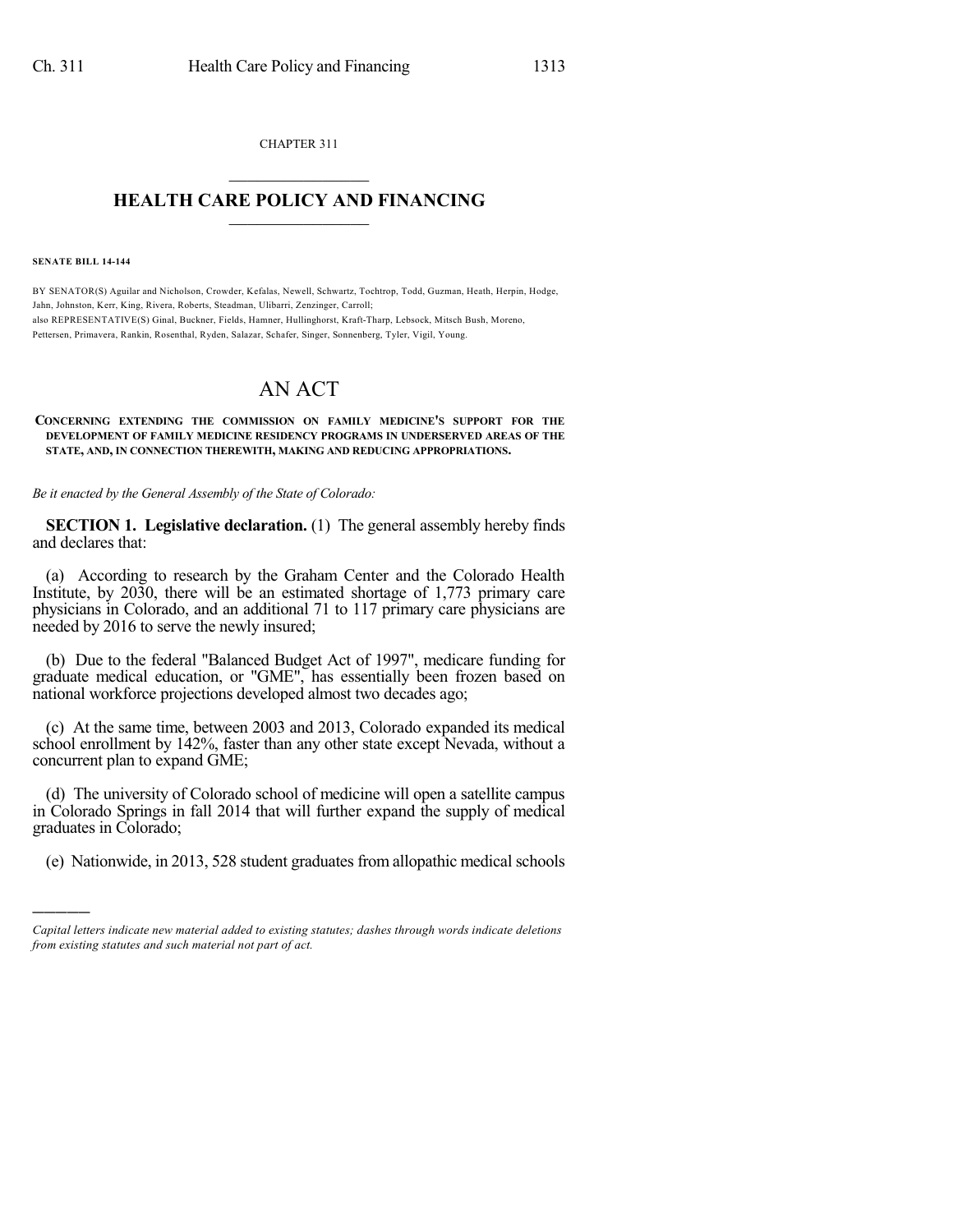and 621 student graduates from osteopathic medical schools were unable to locate a place to attend residency;

(f) Because GME is necessary to fulfill licensure and practice requirements, expanding the supply of medical graduates without concurrently expanding GME will result in no net growth of the state's physician workforce;

(g) Nationally, rural physician production fromGME is now lessthan 5% and is insufficientto sustain the 11%ofrural physicians and the nearly17%ofColoradans who live in rural areas;

(h) In addition, rural training tracks increase physicians who practice in rural areas, as up to 76% of graduates of rural training tracks stay in rural areas; and

(i) Colorado is committed to increasing the number of physicians in its rural areas.

 $(2)$  Therefore, the general assembly declares that family medicine GME programs are crucial to Colorado's health needs, and it is appropriate for the commission on family medicine to report, or contract for a report, to the general assembly regarding existing programs and how the state can increase participation in family medicine GME programs in rural and other underserved areas of the state in order to build Colorado's primary care workforce.

**SECTION 2.** In Colorado Revised Statutes, 25-1-903, **amend** (1) (f); and **add** (3) as follows:

**25-1-903. Duties of commission - reporting - repeal.** (1) The commission shall:

 $(f)$ (I) Support the development AND MAINTENANCE of family medicine residency programs in rural AND OTHER UNDERSERVED areas OF THE STATE for purposes of cultivating family medicine practitioners who are likely to continue practicing in rural AND UNDERSERVED areas OF THE STATE at the conclusion of the THEIR residency programs.

(II) This paragraph  $(f)$  is repealed, effective July 1, 2016.

(III) ON OR BEFORE NOVEMBER 1, 2014, AND ON OR BEFORE EACH NOVEMBER 1 THEREAFTER, THE COMMISSION SHALL REPORT TO THE OFFICE OF STATE PLANNING AND BUDGETING AND TO THE DEPARTMENT OFHEALTH CARE POLICY AND FINANCING CONCERNING RURAL FAMILY MEDICINE RESIDENCY PROGRAMS IN THE STATE AND THE ROLE OF THE COMMISSION WITH RESPECT TO SUPPORTING THE DEVELOPMENT AND MAINTENANCE OF THOSE PROGRAMS. IN ADDITION, THE COMMISSION SHALL PRESENT THE REPORT TO THE JOINT BUDGET COMMITTEE AS PART OF ITS ANNUAL PRESENTATION TO THAT COMMITTEE.

(3) (a) SUBJECT TO AVAILABLE APPROPRIATIONS, THE COMMISSION SHALL COMPLETE A STUDY, OR CONTRACT FOR THE COMPLETION OF A STUDY,CONCERNING FAMILY MEDICINE RESIDENCY PROGRAMS AND HOW THESE PROGRAMS WILL MEET THE PRIMARY CARE WORKFORCE NEEDS OF RURAL COLORADO AND OTHER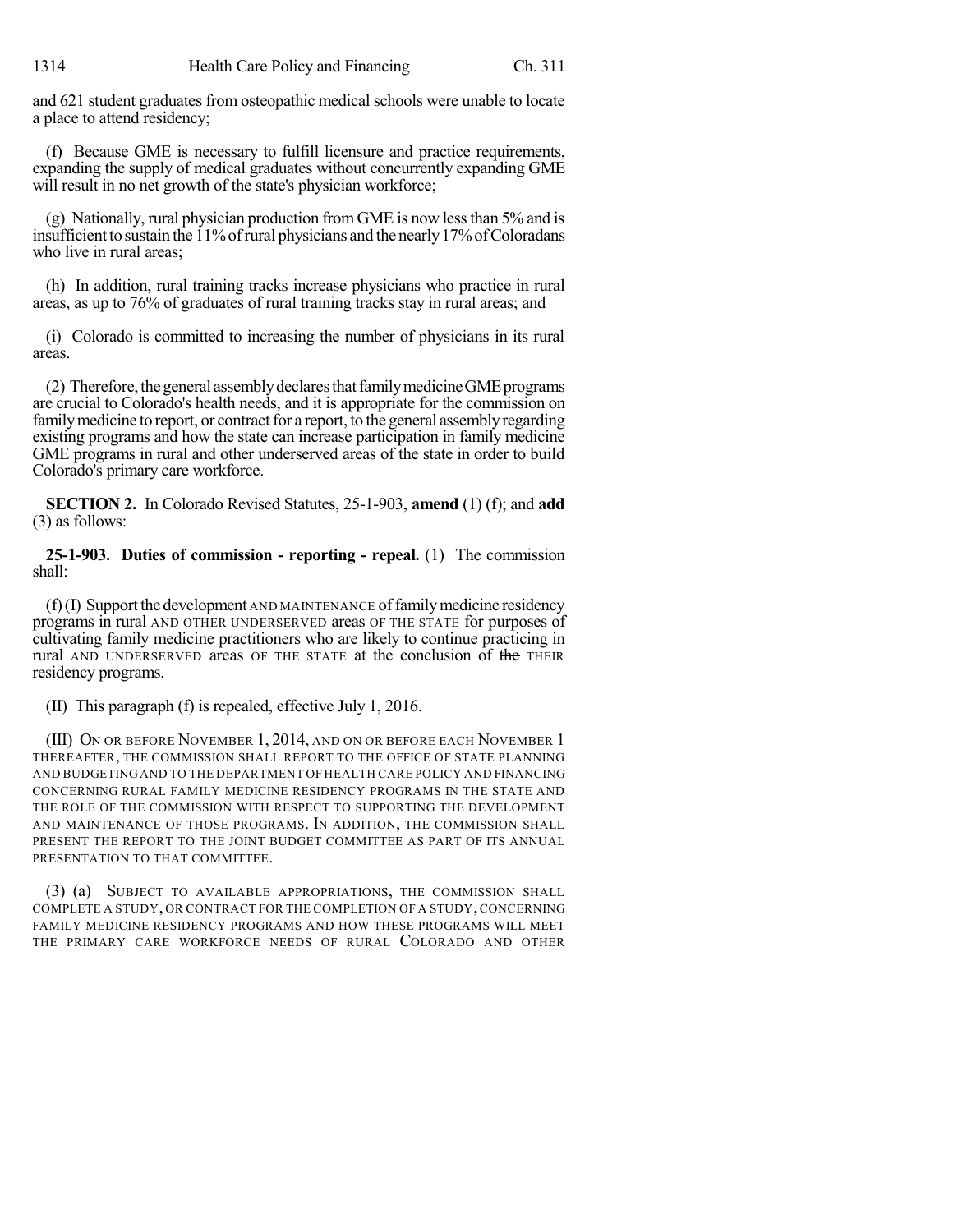UNDERSERVED AREAS OF THE STATE. SPECIFICALLY, THE STUDY MUST INCLUDE AN EVALUATION OF AND RECOMMENDATIONS CONCERNING:

(I) FAMILY MEDICINE WORKFORCE DATA COLLECTION SYSTEMS IN THE STATE AND HOW THESE SYSTEMS COULD BE MORE EFFECTIVE IN PROVIDING DATA ON PRIMARY CARE WORKFORCE NEEDS AND PROVIDER RETENTION,PARTICULARLY IN RURAL AND OTHER UNDERSERVED AREAS OF THE STATE;

(II) THE UTILITY OF CREATING A GRADUATE MEDICAL EDUCATION ADVISORY COUNCIL TO DEVELOP A METHOD FOR ASSESSING COLORADO'S GRADUATE EDUCATION NEEDS MORE GENERALLY, INCLUDING PRIMARY CARE AS WELL AS SPECIALTY CARE IN RURAL AND OTHER UNDERSERVED AREAS OF THE STATE;

(III) METHODS TO ENGAGE THIRD-PARTY PAYERS IN SUPPORTING GRADUATE MEDICAL EDUCATION PROGRAMS TO MEET PHYSICIAN SHORTAGES;

(IV) EFFECTIVE STRATEGIES TO ENHANCE FEDERAL FUNDING TO FAMILY MEDICINE TRAINING PROGRAMS, INCLUDING RURAL TRAINING TRACKS;

(V) EFFECTIVE STRATEGIES FOR TARGETING STATE FUNDING TO RURAL AND OTHER UNDERSERVED AREAS IN THE STATE WHERE FAMILY RESIDENCY PROGRAMS ARE NEEDED;

(VI) METHODS FOR MONITORINGTHE EFFECT OF RURAL RESIDENCY PROGRAMS ON PHYSICIAN RETENTION IN RURAL AND OTHER UNDERSERVED AREAS OF THE STATE;

(VII) METHODS FOR MONITORING THE EFFECT OF LOAN REPAYMENT PROGRAMS ON PHYSICIAN RETENTION IN RURAL AND OTHER UNDERSERVED AREAS OF THE STATE; AND

(VIII) COSTS REQUIRED TO SUSTAIN FAMILY MEDICINE RESIDENCY PROGRAMS THAT ARE NOT RECOUPED OVER TIME THROUGH OTHER SOURCES OF REVENUE SUCH AS MEDICAID AND MEDICARE BILLING.

(b) ON OR BEFORE MARCH 1, 2015, THE COMMISSION SHALL SUBMIT THE STUDY TO THE HEALTH AND HUMAN SERVICES COMMITTEE OF THE SENATE AND THE PUBLIC HEALTH CARE AND HUMAN SERVICES COMMITTEE OF THE HOUSE OF REPRESENTATIVES, OR ANY SUCCESSOR COMMITTEES, AND MAKE RECOMMENDATIONS CONCERNING SUBSEQUENT ACTION NEEDED TO ENSURE THE DEVELOPMENT OF AN ADEQUATE PRIMARY CARE WORKFORCE.

(c) THIS SUBSECTION (3) IS REPEALED, EFFECTIVE JULY 1, 2016.

**SECTION 3. Appropriation - adjustments to 2014 long bill.** (1) For the implementation of this act, the general fund appropriation made in the annual general appropriation act to the department of health care policy and financing for the commission on familymedicine residency training programs, for the fiscal year beginning July 1, 2014, is decreased by \$75,000.

(2) In addition to any other appropriation, there is hereby appropriated, to the department of health care policy and financing, for the fiscal year beginning July 1,